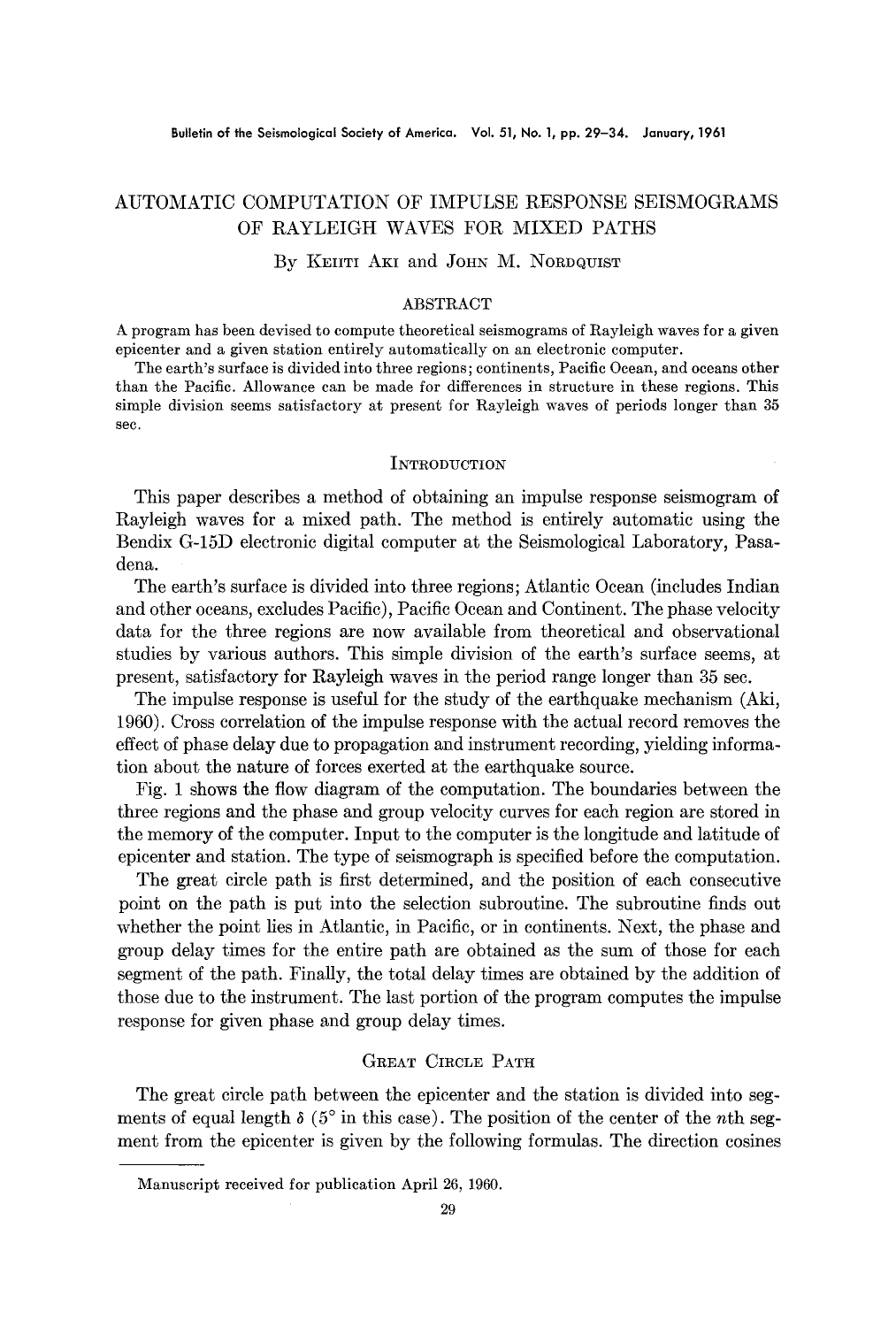of the nth point are

$$
x_n = x_2 \sin\{(n - \frac{1}{2})\delta\} + x_0 \cos\{(n - \frac{1}{2})\delta\},y_n = y_2 \sin\{(n - \frac{1}{2})\delta\} + y_0 \cos\{(n - \frac{1}{2})\delta\},z_n = z_2 \sin\{(n - \frac{1}{2})\delta\} + z_0 \cos\{(n - \frac{1}{2})\delta\},
$$
\n(1)

where  $(x_0, y_0, z_0)$  are the direction cosines of the epicenter, and  $(x_2, y_2, z_2)$  are those of the point which is on the great circle from the epicenter to the station and



FIG. 1. Flow diagram of computation.

is distant from the epicenter by  $90^\circ$ . These are given by

$$
x_2 = \frac{x_1 - x_0 \cos \Delta}{\sin \Delta},
$$
  
\n
$$
y_2 = \frac{y_1 - y_0 \cos \Delta}{\sin \Delta},
$$
  
\n
$$
z_2 = \frac{z_1 - z_0 \cos \Delta}{\sin \Delta},
$$
\n(2)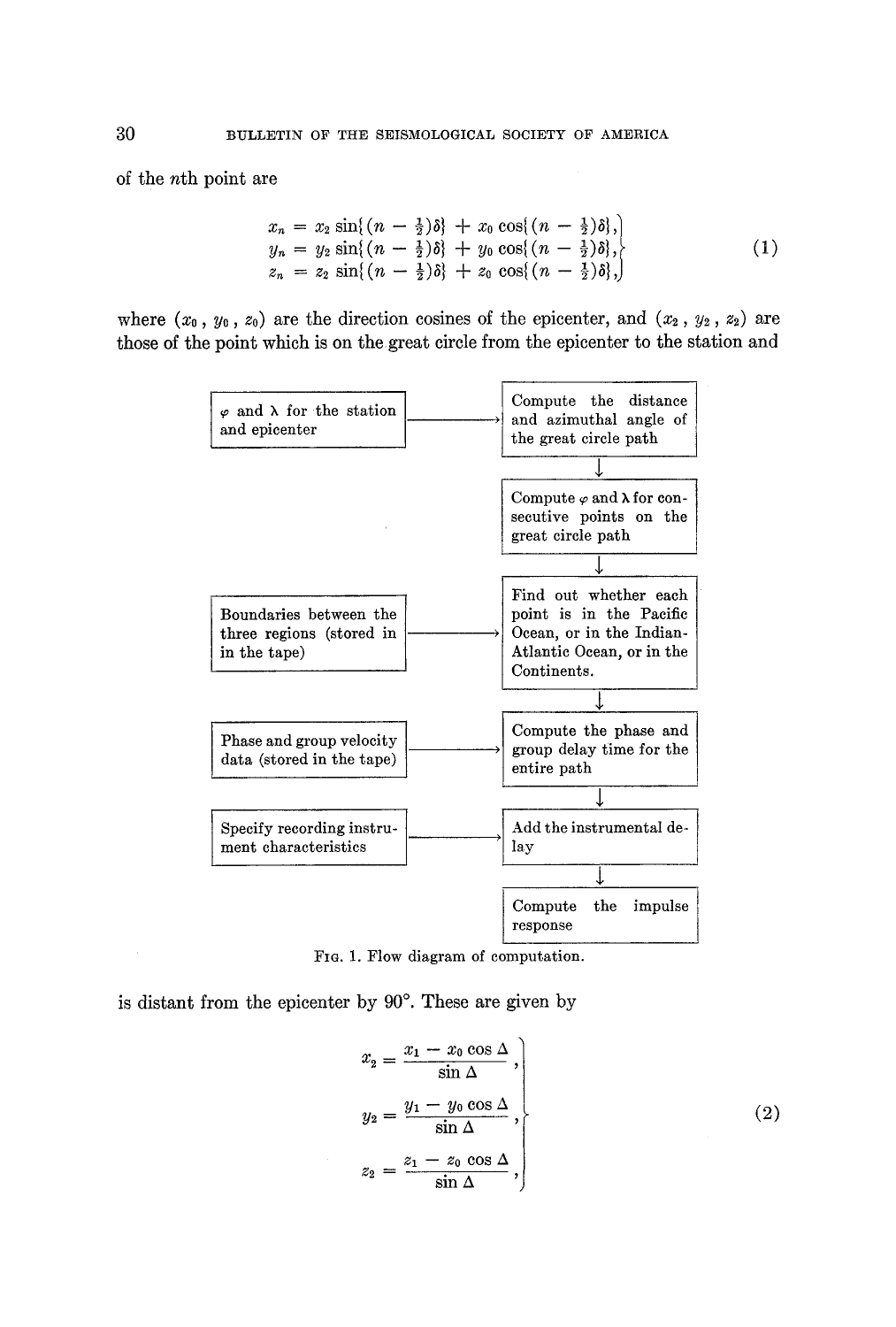where  $(x_1, y_1, z_1)$  are the direction cosines of the station, and  $\Delta$  is the epicentral distance.

The latitude  $\varphi_n$  and longitude  $\lambda_n$  of the *n*th point on the great circle path are obtained from the direction cosines by

$$
x_n = \cos \varphi_n \cos \lambda_n ,
$$
  
\n
$$
y_n = \cos \varphi_n \sin \lambda_n ,
$$
  
\n
$$
z_n = \sin \varphi_n
$$
 (3)

## SELECTION SUBROUTINE

The selection subroutine is designed to accept the latitude and longitude of a point, to determine whether that point is located in an Atlantic (includes Indian Ocean and other oceans than Pacific), Pacific, or a Continental region, and to add a constant to one of three sums, corresponding to the region thus determined. For this purpose, the earth is divided into 36 belts by circles of latitude spaced  $5^{\circ}$ apart. Each belt is divided into segments of Atlantic, Pacific, or Continental structure by meridians which, for convenience in computation and checking, were chosen at multiples of 5 ° longitude. As far as possible, the regional boundaries thus defined were made to approximate the location of the two-kilometer depth contour in the oceans. The lengths of the segments, in degrees of longitude, are stored in the computer memory in convenient locations.

The selection program transforms the longitude to a positive number between zero and 360<sup>°</sup>, subtracts a segment length from the result, and tests whether the result is less than zero. If so, a constant is added to the sum corresponding to the structure in the first segment of the belt and the machine returns to the main program to compute the coordinates of the next point on the great circle. If the remainder is positive, the length of the next segment of the belt is subtracted and another inquiry, "less than zero?" is made leading similarly to incrementing the sum for the corresponding structure or to subtraction of the length of the next belt segment. The process of subtraction and test for negative is repeated until the proper regional sum has been incremented and a return has been made to the main program.

In the Bendix G-15D, provision is made for temporary storage of four numbers at a time in a short line for rapid access. By putting four segment lengths into temporary storage, it is possible to test for inclusion in four consecutive belt segments in one drum cycle (about 0.03 sec). As long as the Atlantic, Pacific, and Continental segments appear in the same order on different belts, the same general test program can be used with different sets of segment lengths. These orders differ as one goes east from Greenwich in different belts, and extra boundaries appear where the belts cross the Indian Ocean, so that a single sequence of tests will not suffice for all belts. However, by choosing  $20^{\circ}$  W as the starting longitude, and by using two sequences of tests consecutively where the Indian Ocean is involved, it is possible to test along any belt by choosing from three different general test sequences.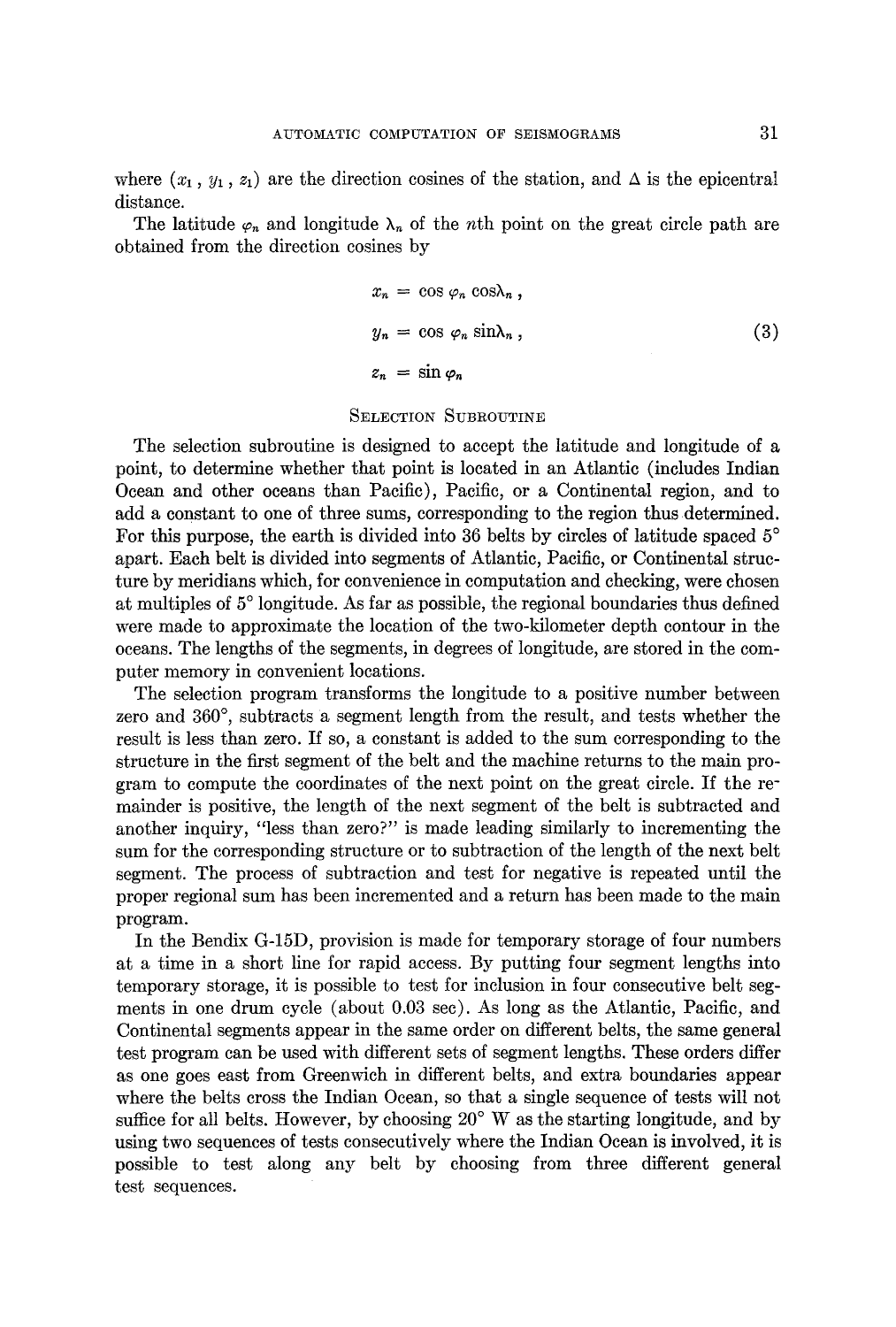Fig. 2 shows the boundaries of the belts and segments and the domains in which each test sequence applies. Note that Belt  $0$  (85°-90° N) is entirely Atlantic, and Belts 32-35 (70°-90 ° S) is here considered to be entirely continental. The location in the computer of the segment lengths, and the choice of the applicable test sequence, are determined from the latitude input.

# IMPULSE RESPONSE

The phase delay due to propagation over each segment of the great circle path is equal to  $\omega \delta/c(\omega)$ , where  $\omega$  is the angular frequency,  $\delta$  is the length of the segment, and  $c(\omega)$  is the phase velocity of Rayleigh waves for the segment. We get the total phase delay  $\phi(\omega)$  by summing up  $\omega \delta/c(\omega)$  for each segment and adding the instru-



FIG. 2. Boundaries between the three regions; the Continents, Pacific Ocean and Oceans other than Pacific. Roman numbers I, II, III, indicate the domains in which the three selection routines are valid (see text).

mental delay. Then, the impulse response  $g(t)$  is computed according to the formula

$$
g(t) = \int_{\omega_1}^{\omega_2} \cos \left(\omega t - \phi(\omega)\right) d\omega \tag{4}
$$

This is rewritten as

$$
g(t) = \sum_{i} \int_{\omega_{i} - \Delta \pi_{i}/2}^{\omega_{i} + \Delta \omega_{i}/2} \cos (\omega t - \phi(\omega)) d\omega
$$

and is approximated by

$$
\sum_{i} \Delta \omega_{i} \frac{\sin \left\{ \frac{\Delta \omega_{i}}{2} (t - t_{i}) \right\}}{\frac{\Delta \omega_{i}}{2} (t - t_{i})} \cos \left( \omega_{i} t - \omega_{i} \tau_{i} \right)
$$
(5)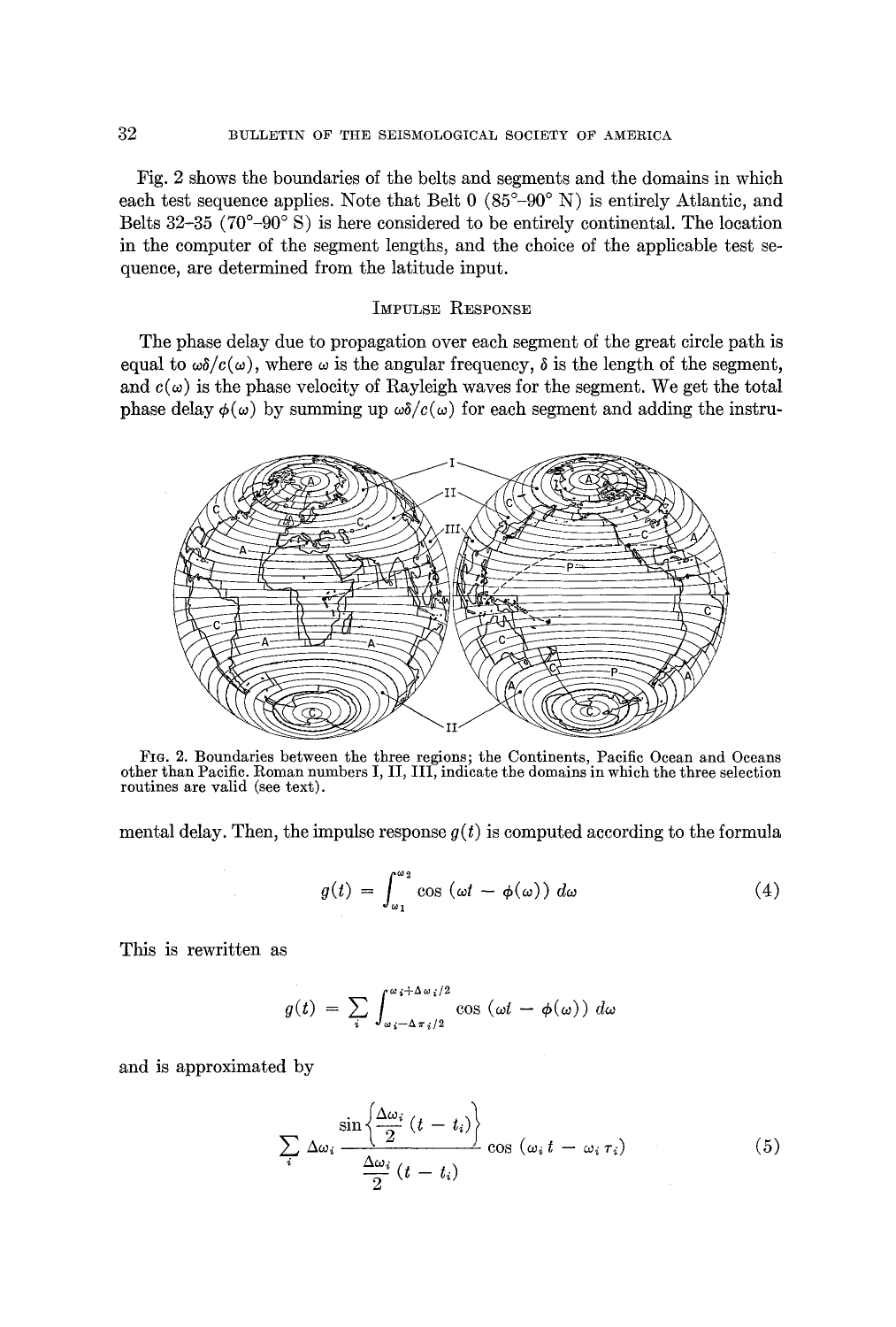where

**uP** 

$$
r_i = \phi(\omega_i)/\omega_i
$$
 (phase delay time)  
\n
$$
t_i = \frac{d\phi}{d\omega i}
$$
 (group delay time)  
\n
$$
\begin{array}{c}\n\text{where } \text{sum}\ \text{ is the same value of } \text{sum}\ \text{ is the same value of } \text{sum}\ \text{ is the same value of } \text{sum}\ \text{ is the same value of } \text{sum}\ \text{ is the same value of } \text{sum}\ \text{ is the same value of } \text{sum}\ \text{ is the same value of } \text{sum}\ \text{ is the same value of } \text{sum}\ \text{ is the same value of } \text{sum}\ \text{ is the same value of } \text{sum}\ \text{ is the same value of } \text{sum}\ \text{ is the same value of } \text{sum}\ \text{ is the same value of } \text{sum}\ \text{ is the same value of } \text{sum}\ \text{ is the same value of } \text{sum}\ \text{ is the same value of } \text{sum}\ \text{ is the same value of } \text{sum}\ \text{ is the same value of } \text{sum}\ \text{ is the same value of } \text{sum}\ \text{ is the same value of } \text{sum}\ \text{ is the same value of } \text{sum}\ \text{ is the same value of } \text{sum}\ \text{ is the same value of } \text{sum}\ \text{ is the same value of } \text{sum}\ \text{ is the same value of } \text{sum}\ \text{ is the same value of } \text{sum}\ \text{ is the same value of } \text{sum}\ \text{ is the same value of } \text{sum}\ \text{ is the same value of } \text{sum}\ \text{ is the same value of } \text{sum}\ \text{ is the same value of } \text{sum}\ \text{ is the same value of } \text{sum}\ \text{ is the same value of } \text{sum}\ \text{ is the same value of } \text{sum}\ \text{ is the same value of } \text{sum}\ \text{ is the same value of } \text{sum}\ \text{ is the same value of } \text{sum}\ \text{ is the same value of } \text{sum}\ \text{ is the same value of } \text{sum}\ \text{ is the same value of } \text{sum}\ \text{ is the same value of } \text{sum}\ \text{ is the same value of } \text{sum}\ \text{ is the same value of } \text{sum}\ \text{ is the same value of } \text{sum}\ \text{ is the same value of } \text{sum}\ \text{ is the same value of } \text{sum}\ \text{ is the same value of } \text{sum}\ \text{ is the same value of } \text{sum}\ \text{ is the same value of } \
$$

FIG. 3. Impulse response seismograms (broken line) and corresponding actual seismograms (solid line). The periods of seismograph and galvanometer are 80 sec and 90 sec respectively at Pasadena, and 15 sec and 80 sec at Lwiro and Suva. Lwiro and Suva are IGY stations where the Columbia type seismographs are operated. Copies of the records were sent from the Lamont Geological Observatory.

In our case, the cutoff frequencies  $\omega_1/2\pi$  and  $\omega_2/2\pi$  are taken as 0.0045 cps and 0.03 cps respectively, and the interval between them is divided into 11 portions in the computation by use of equation (5). The validity of this approximation was confirmed by the application to model seismograms (Aki, 1960a).

Three different phase velocity curves are used for the three regions. For the Pacific Ocean, we use the curve for the model 8099 obtained by Dorman et al (1960) ; for the Continent, we use the one which is based on Lehman's shear velocity data and computed by Dorman et al (1960) for the long period branch, combined with Press' curve (1960) for the short period branch; for the Oceans other than Pacific, we use the curve corresponding to a slightly modified model 8099.